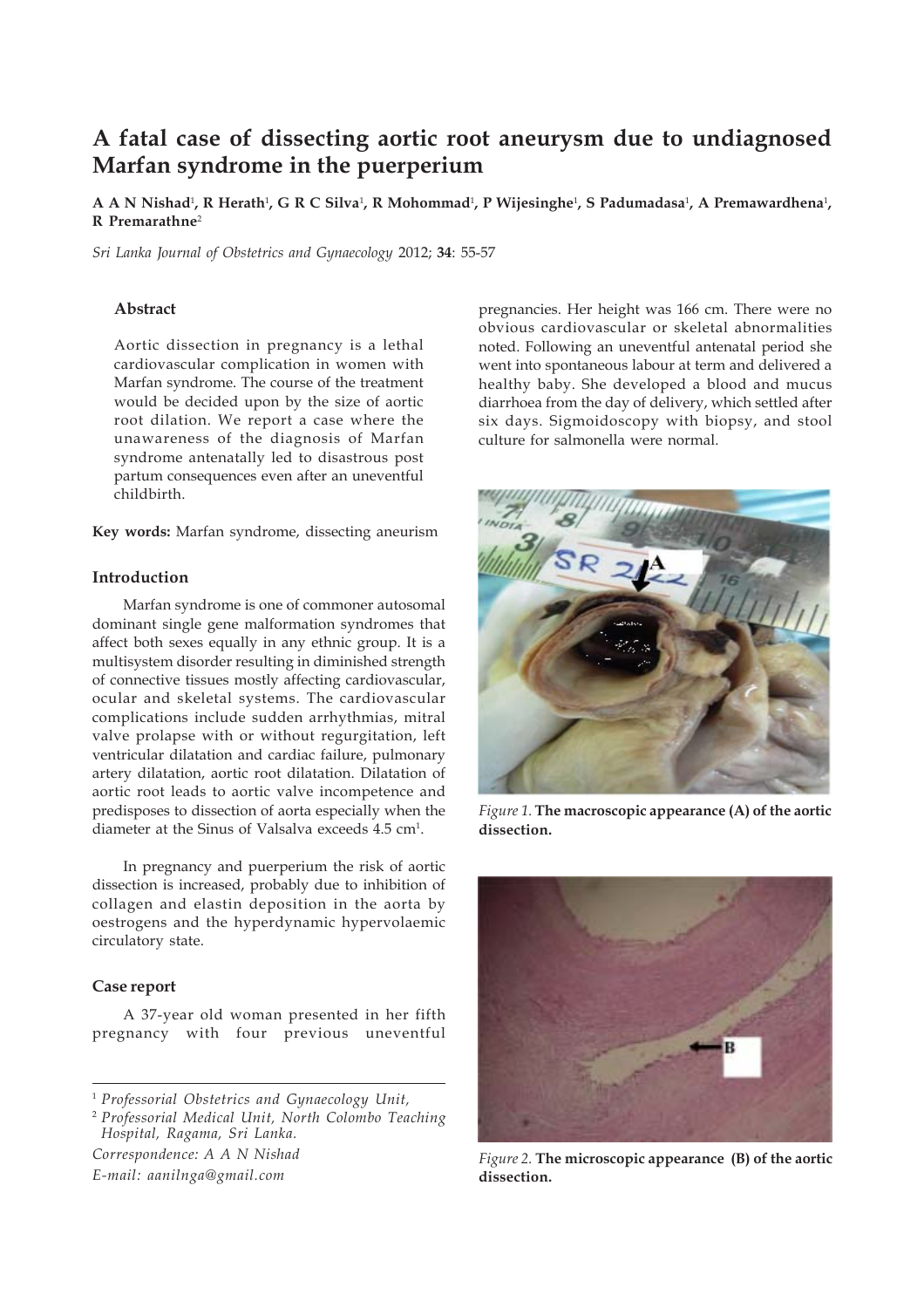On the thirteenth postpartum day she was admitted to hospital with worsening shortness of breath. On admission she was found to have tachycardia, low blood pressure, and evidence of pulmonary oedema. Electrocardiogram showed sinus tachycardia and ST depressions change in lateral chest leads (V3-V6) chest leads. She died six hours after admission despite attempted resuscitation and treatment.

Postmortem revealed degeneration of tunica media in the ascending aorta, and a dissecting aneurysm extending up to infundibulum (Figure 1 and 2). Furthermore, there were right sided pleural adhesions.

Subsequent inquiry of family members revealed that one of her brothers and one of her children were suffering from Marfan syndrome. Further, closer scrutiny revealed that she had developed a spontaneous pneumothorax at the age of 22 years which was not further investigated.

## **Discussion**

The positive family history, dissection of the ascending aorta (two major criteria) and history of spontaneous pneumothorax (one minor criterion) fulfilled the Ghent criteria for diagnosis of Marfan Syndrome<sup>1</sup>.

Vigilant attention at the time of the spontaneous pneumothorax and during her pregnancies coupled with family history should have helped to make the diagnosis in this patient at an earlier point of time.

Women with the syndrome should be counselled before conception about the risks of pregnancy to both mother and fetus. Because pre-conceptual dilatation of the ascending aorta is an important predictor for aortic dissection, it should be excluded before pregnancy and if the root of the aorta is more than 45 mm, it is safer to discourage pregnancy.

Once the woman become pregnant her cardiac and aortic root size should be monitored with repeated echocardiography. Prophylactic use of β-blockers may be useful in preventing further aortic dilatation although Atenolol, in a few studies, showed association with low birth weight for intrauterine exposure<sup>1,6</sup>. Surgical replacement of aortic root should be considered during gestation in patients with progressive aortic dilatation when or before the aortic root reaches 5.5 cm.

Because of the potential risk of ionizing radiation to the fetus, noninvasive methods such as transesophageal echocardiography and magnetic resonance imaging are preferred to contrast aortography for the diagnosis of aortic dissection.

 Vaginal delivery can be allowed in patients with the Marfan syndrome who do not have cardiovascular system abnormalities. In patients with aortic root dilatation and aortic dissection, caesarean section can be the preferred method of delivery with control of hypertension and reducing left ventricular contractility with Hydralazine and beta blockers<sup>8,1</sup>.

Another area of concern in this patient is the apparent unmet need for contraception. Appropriate contraceptive advice to space and limit the number of children in this woman certainly would have prevented the unrecognized progression of the condition and the subsequent demise.

## **Conclusion**

We emphasize the importance of considering illnesses such as Marfan syndrome in females with positive family history even in the absence of telltale features in order to observe appropriate precautions during pregnancy. Educating patients and family members about the nature and inheritance of the disease is important so that the positive family history will be forthcoming.

#### **Acknowledgements**

We would like to acknowledge Dr. W. R. A. S. Rajapaksha (Registrar in Forensic Medicine) for providing the photographs.

### **References**

- 1. Elkayam U, Ostrzega E, Shotan A, Mehra A. Cardiovascular problems in pregnant women with Marfan syndrome. *Annals of Internal Medicine* 1995; **123**: 117-22.
- 2. Dean JCS. Marfan syndrome: clinical diagnosis and management. *European Journal of Human Genetics* 2007; **15**: 724-733.
- 3. Goland S, Elkayam U. Cardiovascular problems in pregnant women with Marfan syndrome. *Circulation* 2009; **119**: 619- 23.
- 4. Lilian JM, Vos FE, Janneke T, Godfried HB, Aeiko HZ, Barbara JM. Pregnancy and aortic root growth in the Marfan syndrome: a prospective study. *European Heart Journal* 2003; **26**: 914-920.
- 5. Therrien J, Gatzoulis M, Graham T, Bink-Boelkens M, Connelly M, Niwa K, Mulder BJM, Pyeritz RE, Perloff J, Somerville J, Webb GD. Canadian Cardiovascular Society

*Sri Lanka Journal of Obstetrics and Gynaecology*